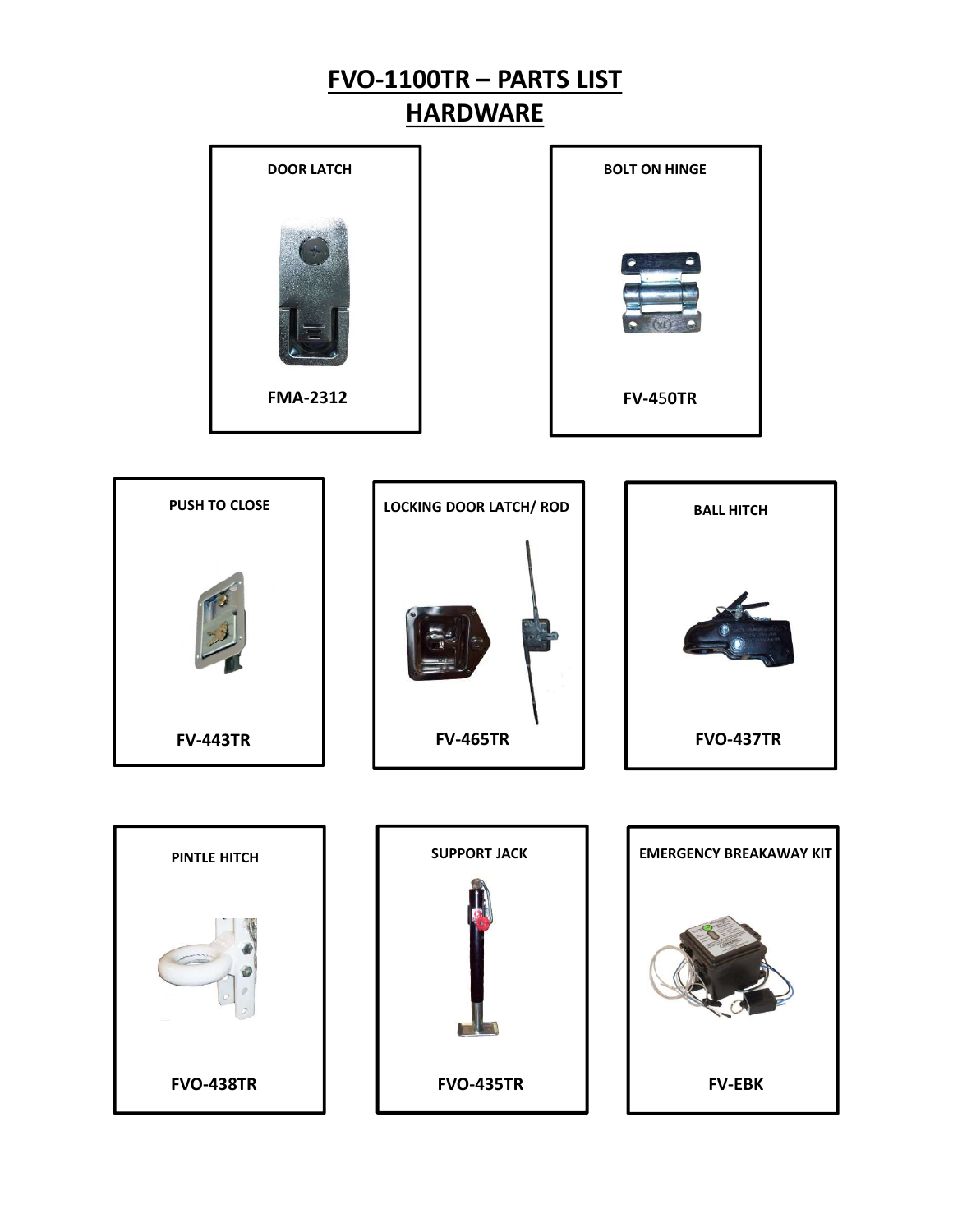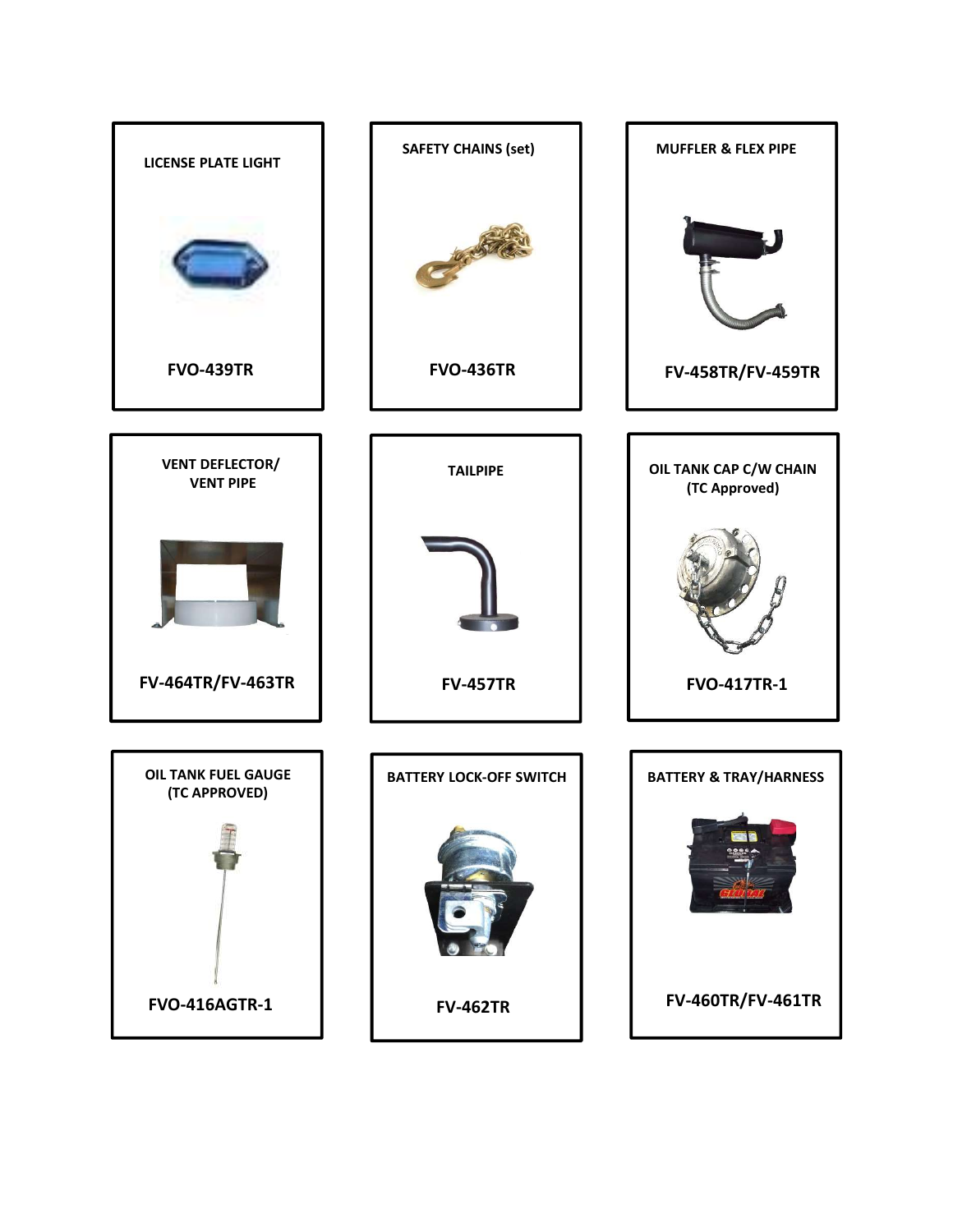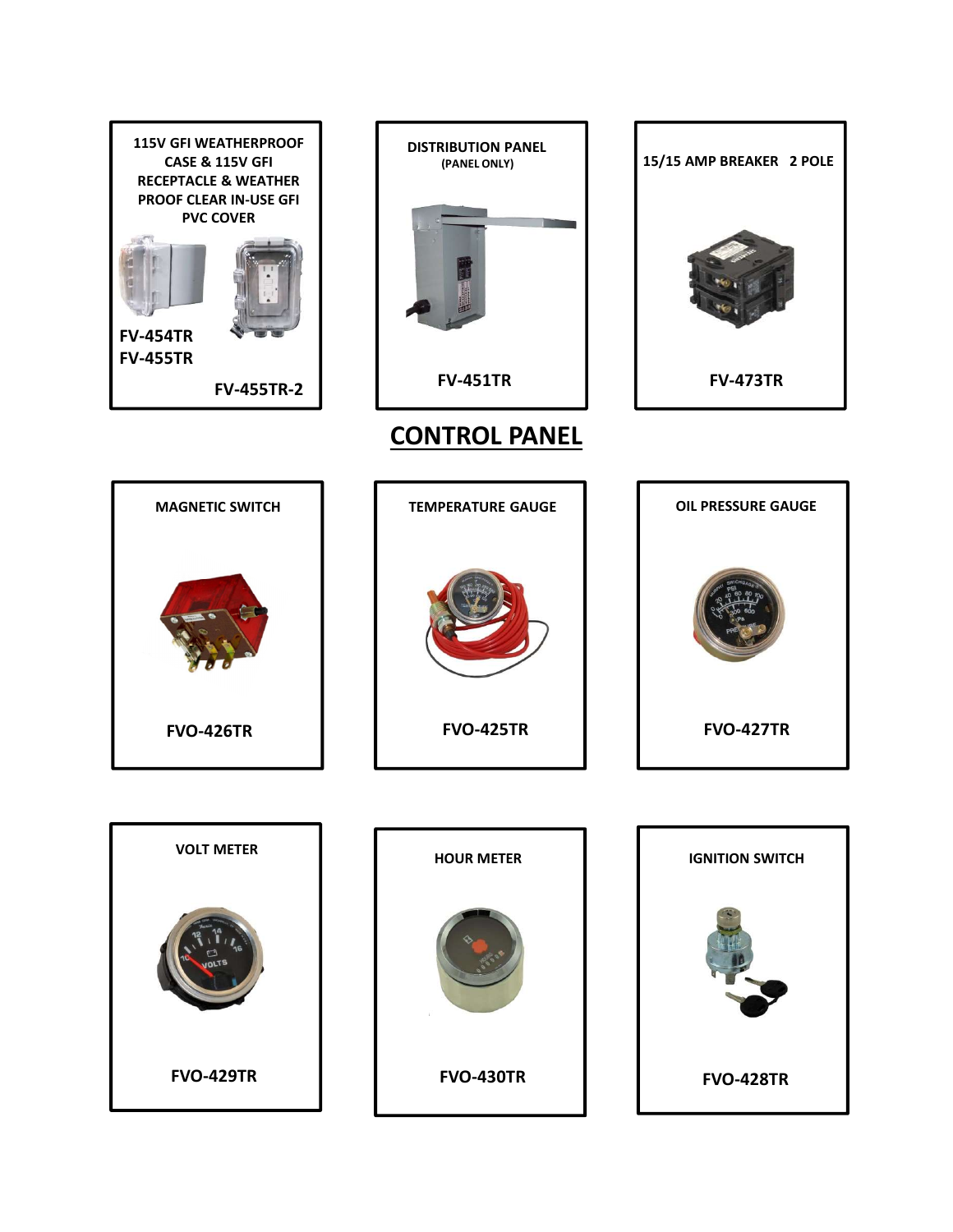## KUBOTA PARTS



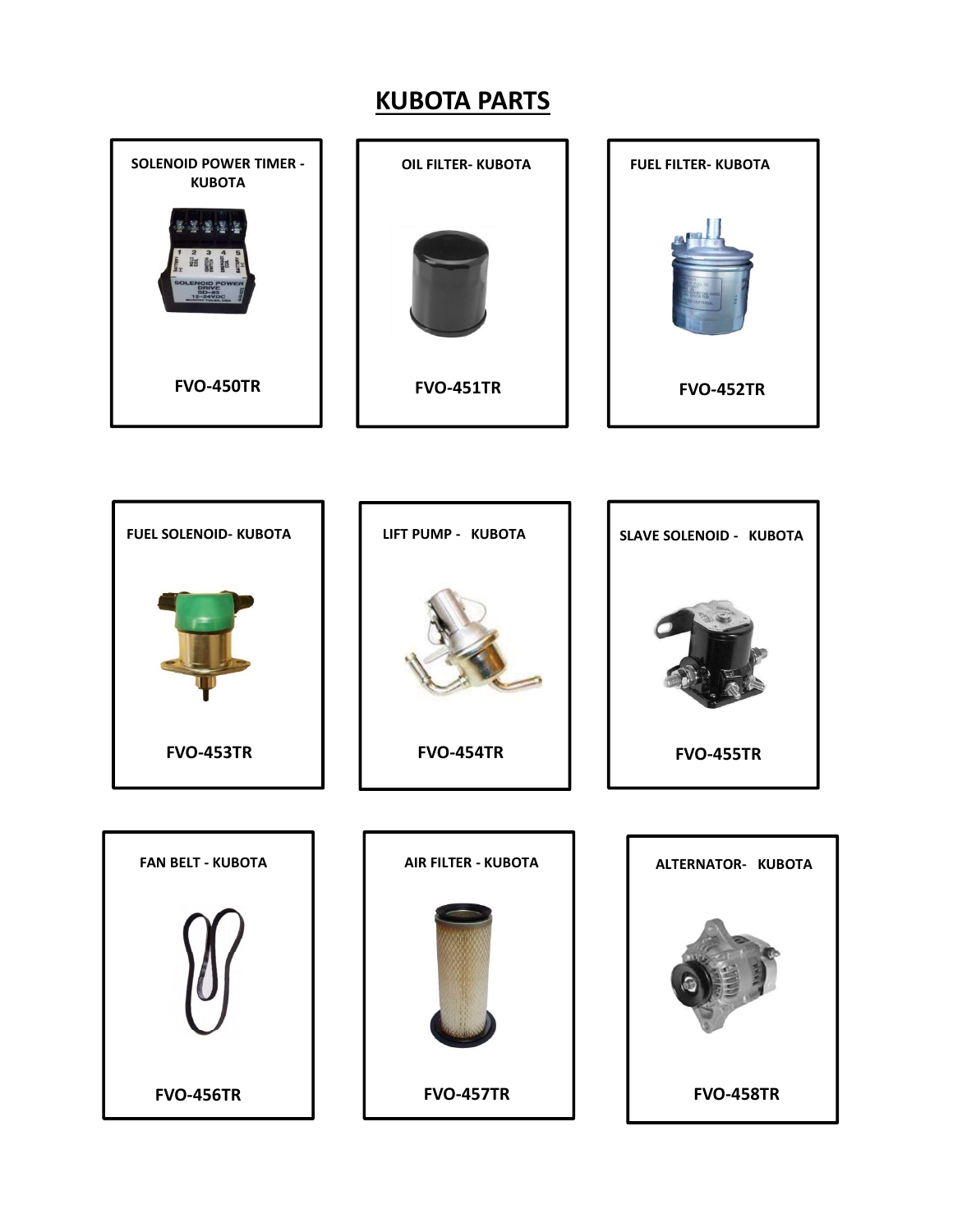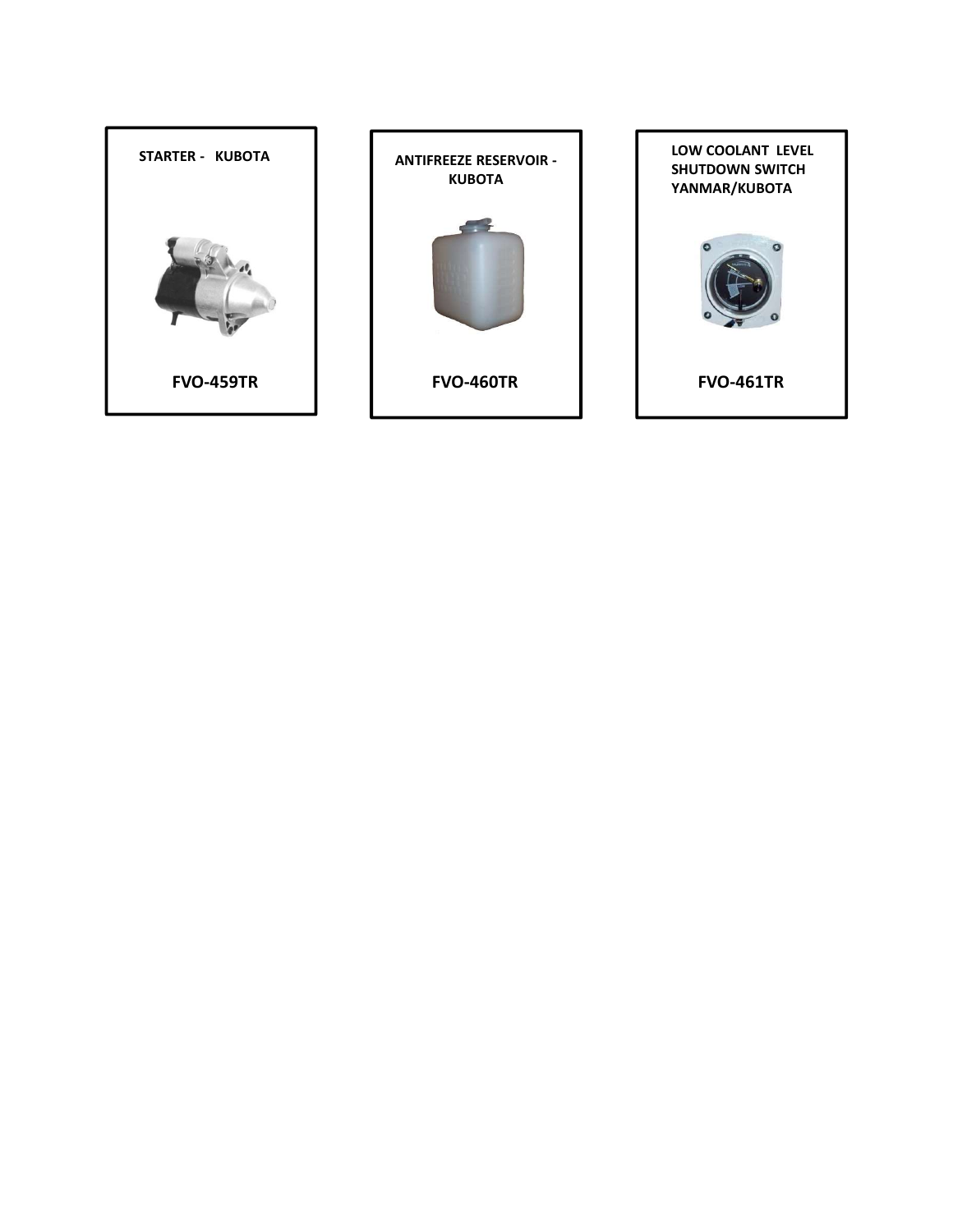## YANMAR PARTS



FVO-445TR FVO-433TR FVO-446TR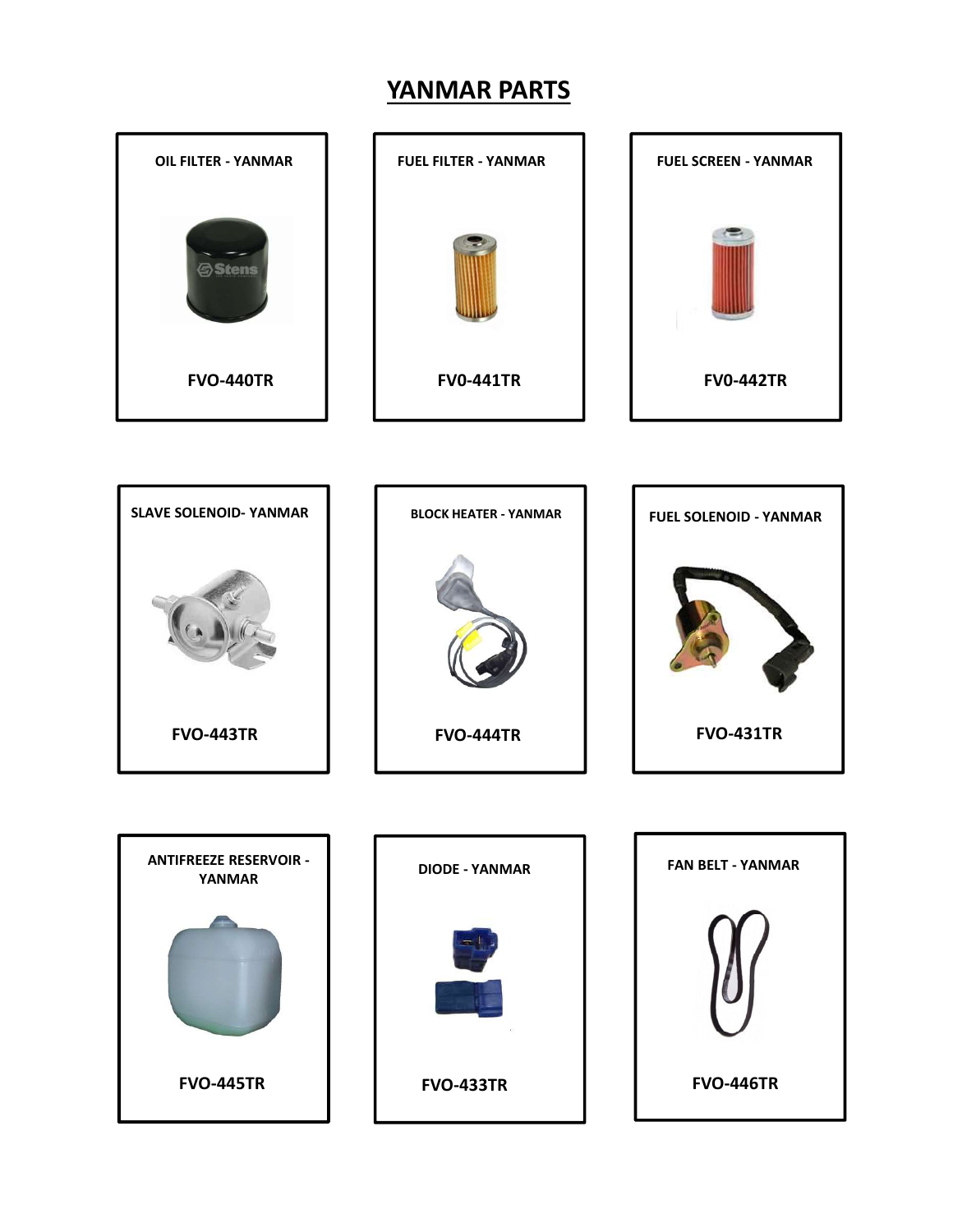

## HEATER PARTS

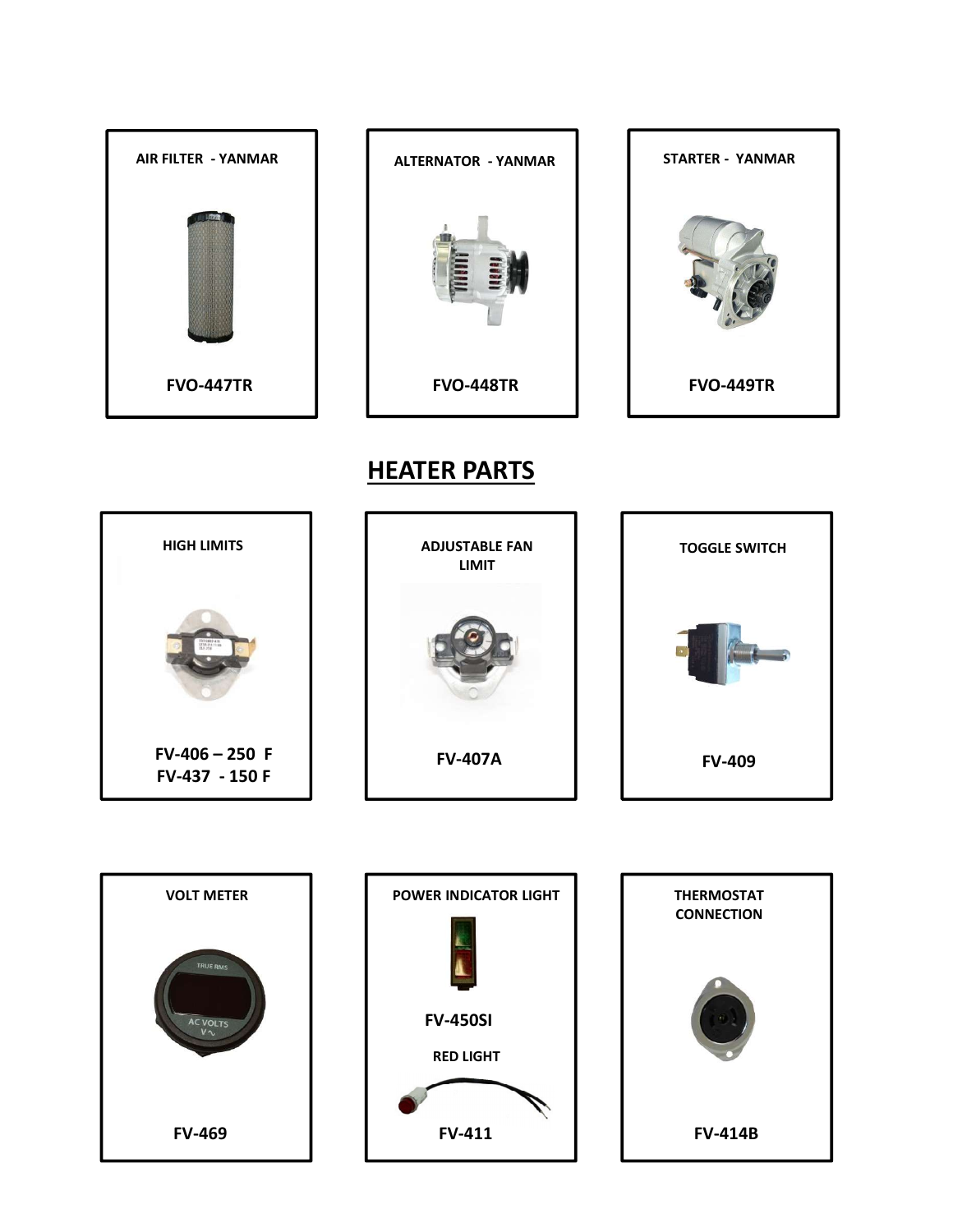